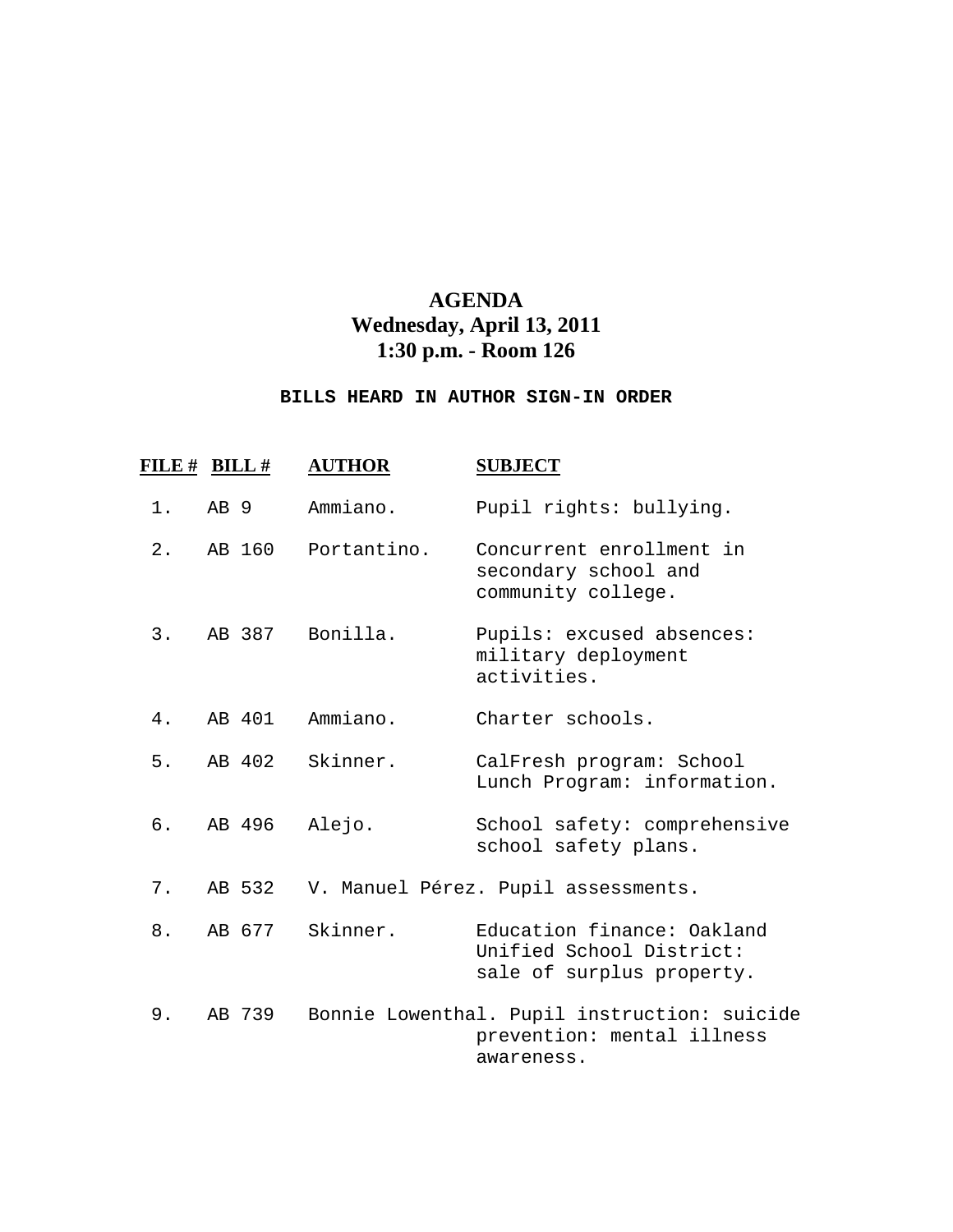| FILE $#$ BILL $#$ |         | <b>AUTHOR</b>       | <b>SUBJECT</b>                                                                       |
|-------------------|---------|---------------------|--------------------------------------------------------------------------------------|
| 10.               | AB 751  | Furutani.           | Education finance.                                                                   |
| 11.               | AB 760  | Gordon.             | Healthy Start Community<br>Schools Act.                                              |
| 12.               | AB 835  | Mitchell.           | Community colleges: Economic<br>and Workforce Development<br>Program.                |
| 13.               | AB 839  | Brownley.           | Pupil nutrition: federal<br>School Breakfast Program<br>participation.               |
| 14.               | AB 900  | Swanson.            | Public school campuses:<br>recycling and composting<br>bins.                         |
| 15.               | AB 1049 | Brownley.           | Schools: low-achieving<br>schools.                                                   |
| 16.               | AB 1085 | Davis.              | School attendance:<br>interdistrict attendance.                                      |
| 17.               | AB 1118 |                     | John A. Pérez. Pupil instruction: health<br>education: organ and tissue<br>donation. |
| 18.               |         | AB 1174 Furutani.   | School safety: willful<br>disturbance of public school<br>activities.                |
| 19.               |         | AB 1269 Portantino. | Classified employees: layoff:<br>reemployment.                                       |
| 20.               | AB 1304 | Block.              | Linked learning.                                                                     |
| 21.               | AB 1330 | Furutani.           | Graduation requirements:<br>career technical education.                              |
| 22.               | AB 1348 | Mansoor.            | Pupils: parental consent.                                                            |
| 23.               | AB 1362 | Nestande.           | Pupil attendance: electronic<br>attendance accounting<br>systems.                    |